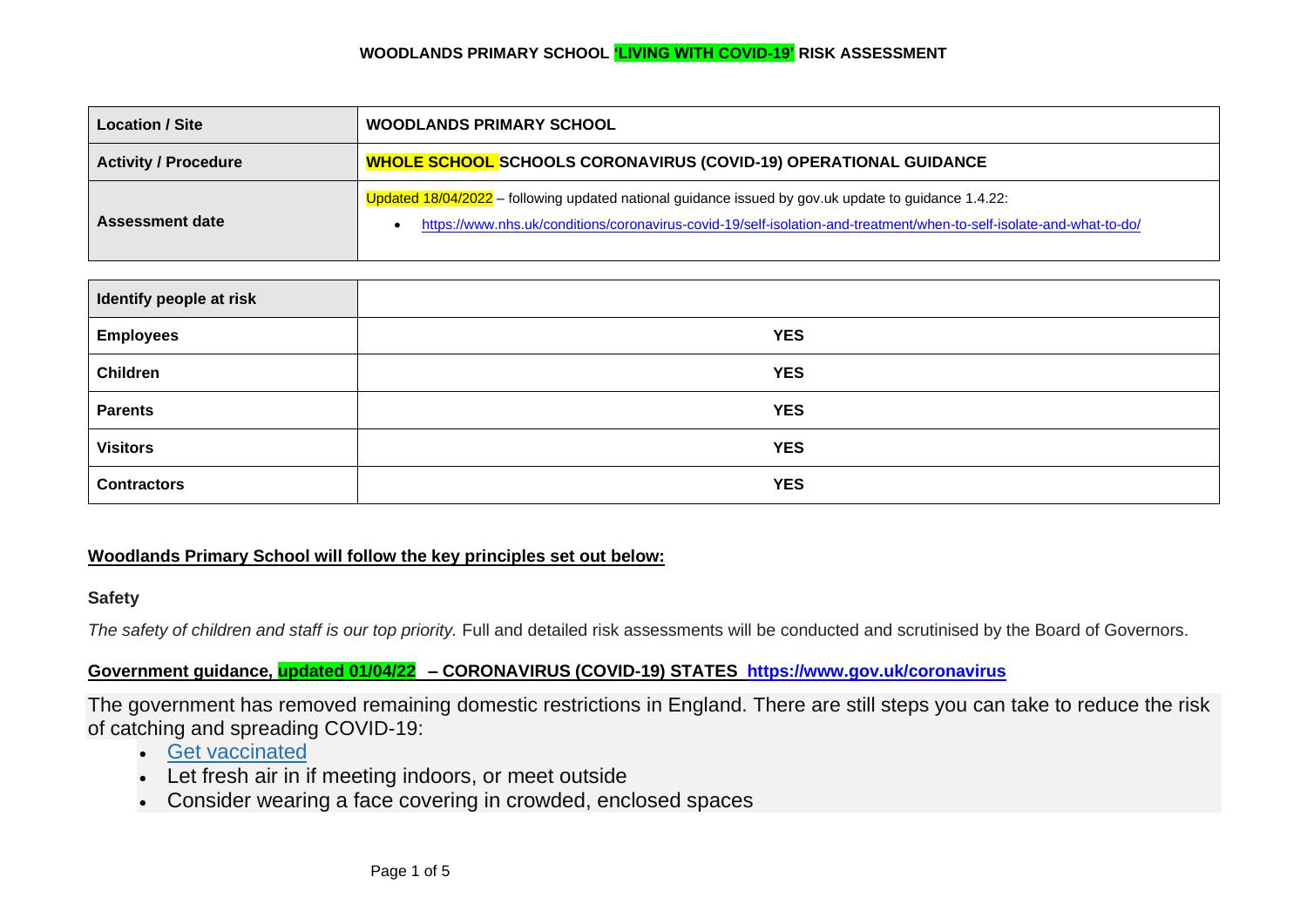# **The following advice from insurers:**

"The Employers & Public Liability insurance that you purchase through the Council will cover the school for any costs you are legally liable to pay, unless specifically excluded, and there is no exclusion for Covid-19 risks. The policies also specifically cover defence costs in relation to any breaches of the Health & Safety at Work Act. The important thing is that you document and retain any changes that you have made to cater for Covid risks, including updating risk assessments. This will help to show that you have not breached any duty of care towards both staff and pupils, and will make it more difficult for any such claim to succeed.''

Below is a useful link for things to consider prior to reopening

[https://www.ajg.com/uk/news-and-insights/2020/may/exiting](https://www.ajg.com/uk/news-and-insights/2020/may/exiting-lockdown/?utm_source=email&utm_medium=sfmc&utm_campaign=pse_newsletter_issue_2_article_1_exiting_lockdown)[lockdown/?utm\\_source=email&utm\\_medium=sfmc&utm\\_campaign=pse\\_newsletter\\_issue\\_2\\_article\\_1\\_exiting\\_lockdown](https://www.ajg.com/uk/news-and-insights/2020/may/exiting-lockdown/?utm_source=email&utm_medium=sfmc&utm_campaign=pse_newsletter_issue_2_article_1_exiting_lockdown)

Our legal duties to protect the health, safety and welfare of our staff and pupils arise under the following legislation: -

- Sections 2 and 3 of the Health & Safety Act 1974
- Regulations 3 and 8 of the Management of Health & Safety at Work Regulations 1999
- Regulation 4 of the Personal Protective Equipment at Work Regulations 1992
- Regulation 4 of the Workplace (Health, Safety & Welfare) Regulations 1992
- Regulation 7 of the Control of Substances Hazardous to Health Regulations 2002

# **General Information**

Specific risks are identified and mitigated for below, but the following should help alleviate any specific concerns in our wider considerations.

| <b>CHIILDREN &amp; STAFF SAFETY</b>                                                                               |                                                                                                                                                                                                                                                                                                                                                                                                                                                                                                              |  |
|-------------------------------------------------------------------------------------------------------------------|--------------------------------------------------------------------------------------------------------------------------------------------------------------------------------------------------------------------------------------------------------------------------------------------------------------------------------------------------------------------------------------------------------------------------------------------------------------------------------------------------------------|--|
| What to do if you have Covid-19<br>https://www.nhs.uk/conditions/coronavirus-<br>covid-19/symptoms/main-symptoms/ | The current national guidance states that adults with a positive Covid-19 test result should try to stay at<br>home and avoid contact with other people for 5 days which is when they are most infectious. For<br>children and young people aged 18 or under, the advice is to try to stay at home and avoid contact with<br>others for 3 days which is when they are most infectious. Children from the age of 5 are now<br>encouraged to have a vaccine to give them the best protection against Covid-19. |  |
|                                                                                                                   | Therefore, any child in our school who has either tested positive for Covid, or has any of the main Covid<br>symptoms (see updated list below) should try to stay at home for 3 days after the positive test<br>result/onset of symptoms. If, after 3 days your child feels well and does not have a temperature they can<br>return to normal activities.                                                                                                                                                    |  |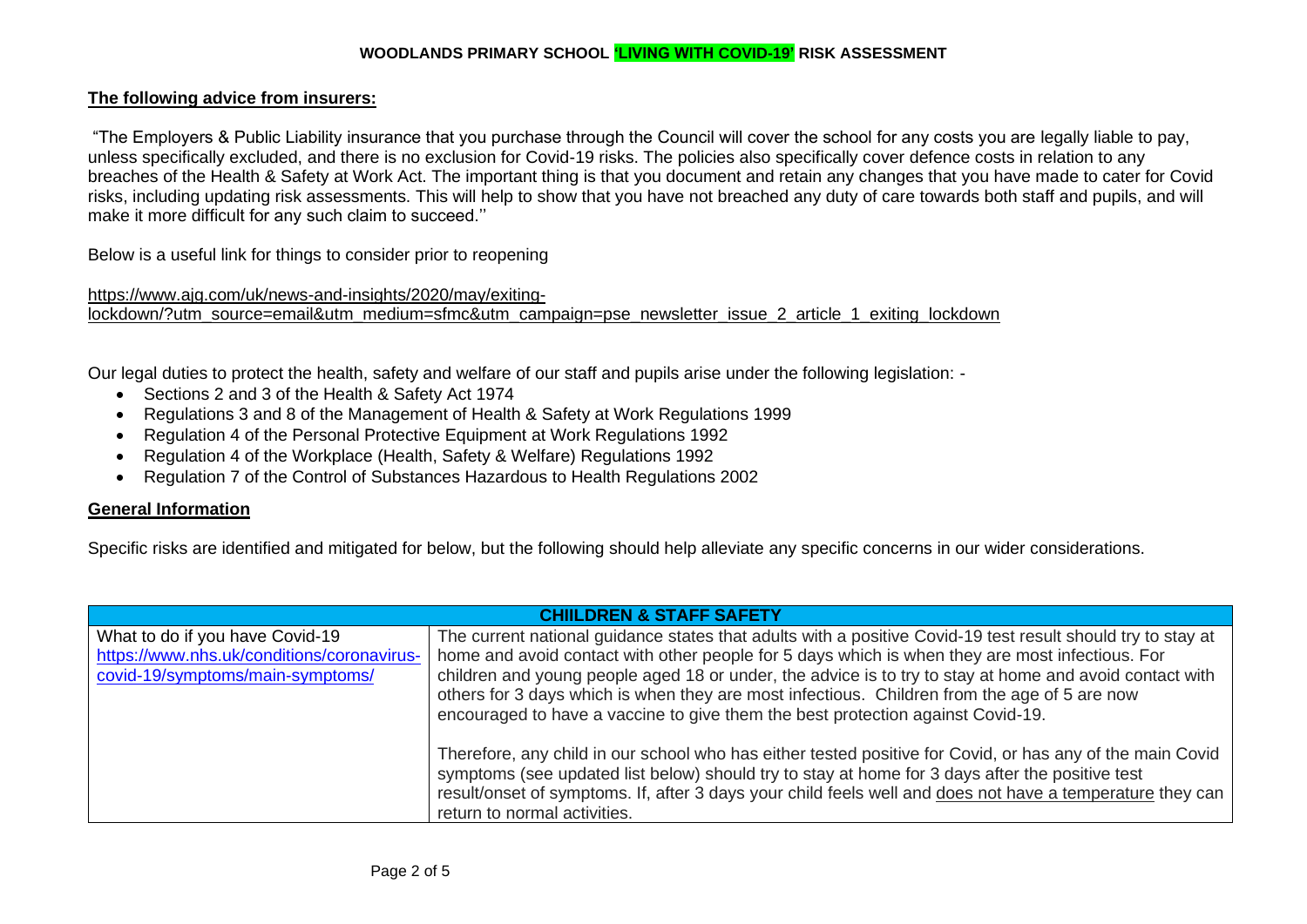|            | Covid-19 symptoms to look out for (updated April 2022):                                                                                                                                                                              |
|------------|--------------------------------------------------------------------------------------------------------------------------------------------------------------------------------------------------------------------------------------|
|            | * a high temperature or shivering (chills) - a high temperature means you feel hot to touch on your chest                                                                                                                            |
|            | or back                                                                                                                                                                                                                              |
|            | * a new, continuous cough                                                                                                                                                                                                            |
|            | * a loss or change to your sense of smell or taste                                                                                                                                                                                   |
|            | * shortness of breath                                                                                                                                                                                                                |
|            | * feeling tired or exhausted                                                                                                                                                                                                         |
|            | * an aching body                                                                                                                                                                                                                     |
|            | * a headache                                                                                                                                                                                                                         |
|            | * a sore throat                                                                                                                                                                                                                      |
|            | * a blocked or runny nose                                                                                                                                                                                                            |
|            | * loss of appetite                                                                                                                                                                                                                   |
|            | * diarrhoea                                                                                                                                                                                                                          |
|            | *feeling sick or being sick                                                                                                                                                                                                          |
|            | (please note these symptoms are very similar to symptoms of other illnesses, such as colds and flu)                                                                                                                                  |
| Attendance | Staff attendance will run in the same way as it usually does. If a staff member is unwell, their<br>sickness must be reported to Vic Carr HT by 7:30am. If it is a Covid related illness then report to<br>Sharon Liversey by 7.30am |

|                                           | <b>COVID OUTBREAK MANAGEMENT PLAN/LOGISTICS/STEPPING MEASURES UP &amp; DOWN</b><br>http://www.woodlands.cheshire.sch.uk/serve file/4722918                                                                                                                                                                                                                                                                                                                                                                                                                                                                                                                                                                         |
|-------------------------------------------|--------------------------------------------------------------------------------------------------------------------------------------------------------------------------------------------------------------------------------------------------------------------------------------------------------------------------------------------------------------------------------------------------------------------------------------------------------------------------------------------------------------------------------------------------------------------------------------------------------------------------------------------------------------------------------------------------------------------|
| COVID-19 outbreak in school               | In the event of a COVID-19 outbreak in school, we will follow public health advice at all times and a<br>$\bullet$<br>designated member of staff (SL) will call the dedicated advice service who will escalate the issue to our local<br>health protection team where necessary and advise if any additional action is required.<br>Swift communication with parents via parentpay text, email and Twitter notification will ensure parents are<br>$\bullet$<br>fully aware of the situation<br>Staff will mobilise their remote learning package should it be required<br>$\bullet$<br>Our current school contingency plan can be found on our website<br>http://www.woodlands.cheshire.sch.uk/serve_file/4722918 |
| In the event of an outbreak in<br>school: | School will reintroduce a class/year group segregation system should there be an outbreak<br>Pupils will be asked to limit the amount of equipment they bring into school each day, to essentials.<br>All adults coming onto site will be asked to wear a face covering when visiting or entering the school premises<br>including outdoor areas.<br>Staff will reintroduce staggered playtimes and lunchtimes to minimise contacts between bubbles                                                                                                                                                                                                                                                                |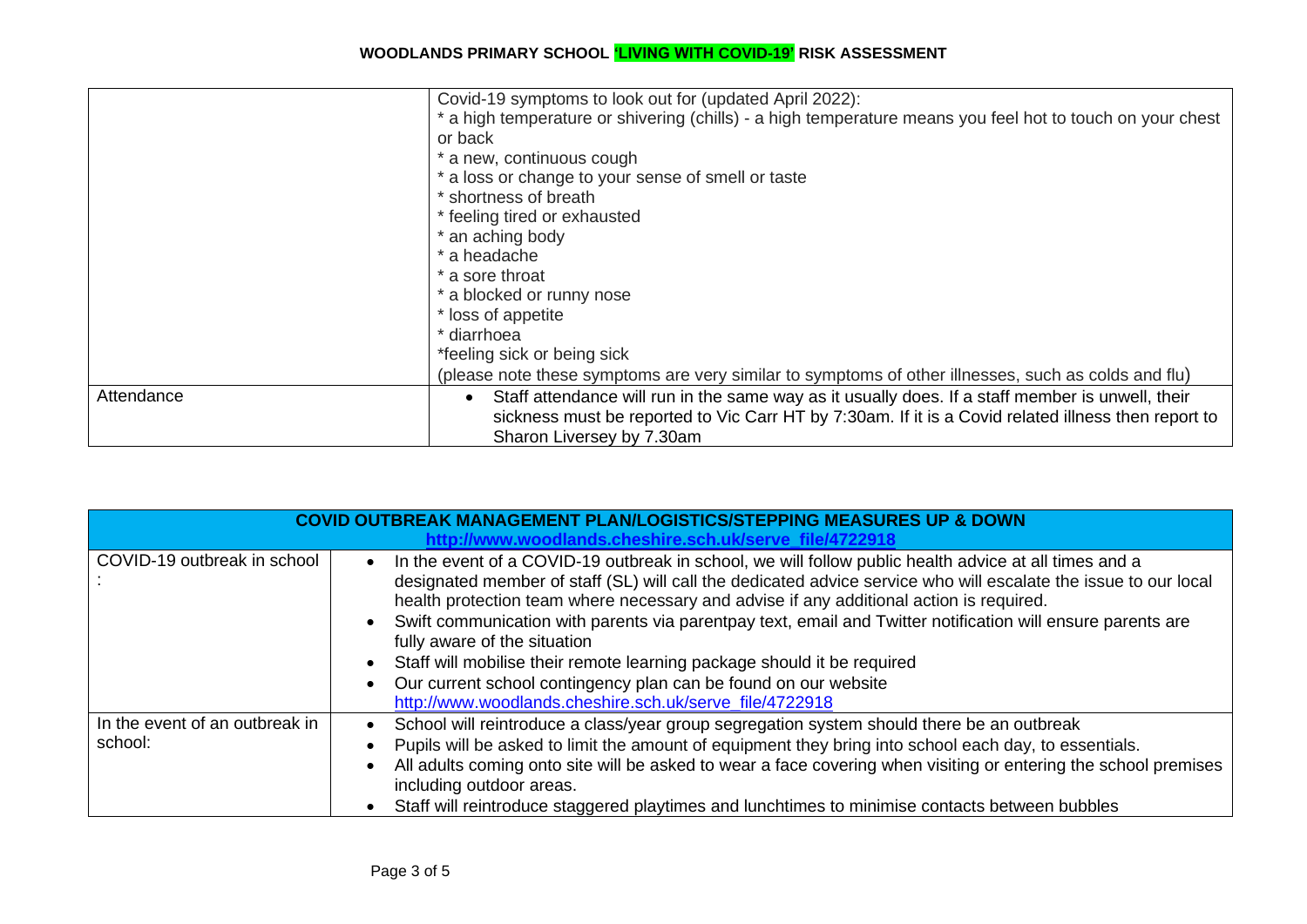|                                | Assemblies will move online and communal areas will have limits on numbers eg staffrooms - 4 at a time etc<br>$\bullet$                                          |
|--------------------------------|------------------------------------------------------------------------------------------------------------------------------------------------------------------|
| In the event of an outbreak in | Lunchtimes/Playtimes will return to taking place in zoned areas outside or in the classroom at desks in cases<br>$\bullet$                                       |
| school: Playtime / sport       | of bad weather.                                                                                                                                                  |
|                                | Playtimes will return to staggered at times (phase leaders to co-ordinate)<br>$\bullet$                                                                          |
|                                | Fixed outdoor play equipment may be used eg climbing frame etc. Children must wash their hands when they<br>$\bullet$                                            |
|                                | return into the classroom after playing on the fixed outdoor play equipment. Fixed outdoor play equipment                                                        |
|                                | must only be used by the bubble it is intended for use by eg KS1 playground climbing frame                                                                       |
|                                | Outdoor classrooms, used as part of Co-JO's character curriculum, will be timetabled and only be used by a<br>$\bullet$                                          |
|                                | bubble per day. The outdoor classroom seating must be wiped down after very class use.                                                                           |
|                                | Limit play equipment used. Each bubble will have play equipment to use and this will be cleaned between<br>$\bullet$                                             |
|                                | uses.                                                                                                                                                            |
|                                | PE lead will provide games that can be played whilst socially distancing.                                                                                        |
|                                | Outdoor sports should be prioritised where possible, and large indoor spaces used where it is not, maximising<br>$\bullet$                                       |
|                                | distancing between pupils and paying scrupulous attention to cleaning and hygiene. This is particularly                                                          |
|                                | important because of the way in which people breathe during exercise.                                                                                            |
|                                | Activities such as active miles, making break times and lessons active will help enable pupils to be physically<br>active while encouraging physical distancing. |
| In the event of an outbreak in | Lunch for KS1 - staggered and tables kept separate from each year group.<br>$\bullet$                                                                            |
| school: Lunchtime              | For those pupils in KS2 who wish to have a school lunch it will be collected by the children from the hall and<br>$\bullet$                                      |
|                                | eaten in the classrooms assistant for that class and lunches will be delivered to classrooms.                                                                    |
|                                | Children are welcome to bring in their own packed lunch - these will be eaten in the classroom                                                                   |
|                                | Lunches will be eaten at desks and these will be cleaned both before and after lunch.<br>$\bullet$                                                               |
| In the event of an outbreak in | This 'Schools Coronavirus (Covid-19) Operational Guidance' plan/risk assessment is shared with parents via the                                                   |
| school: Communication          | school website and risk assessment, following any updates, will be continue to be shared with staff, parents,                                                    |
|                                | governors and made available to the LA and other partners and will also be on the school website. This will be                                                   |
|                                | reviewed regularly and all stakeholders will be alerted to any changes.                                                                                          |
|                                | Prior to any closure all contact numbers for children were checked to ensure they are up to date and that parents                                                |
|                                | understand their role in collecting unwell children.                                                                                                             |
|                                | In the event of an outbreak parents will continue to receive calls from admin staff, regular and appropriate letters                                             |
|                                | to inform them of the changes and expectations in relation to provision, guidance updates and return to school.                                                  |
|                                |                                                                                                                                                                  |

| Name of assessor | <b>Signature of assessor</b>       | <b>Date</b> |
|------------------|------------------------------------|-------------|
| V Carr           | $\mathcal{U}$<br>$\mathcal{L}$ arr | 18/04/2022  |